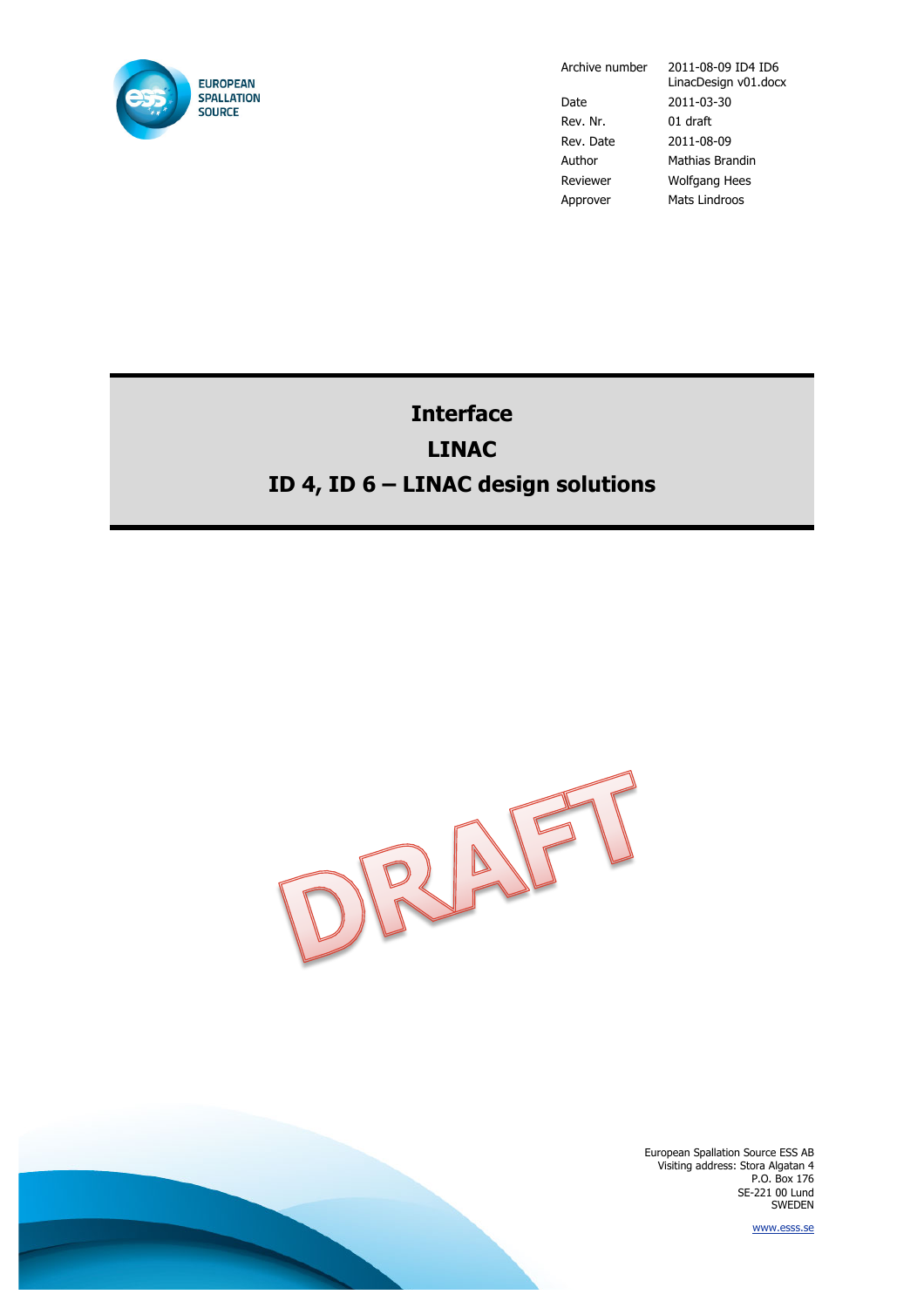

#### **SUMMARY**

This document presents the alternatives considered and chosen for the Accelerator Design Update phase, which officially started 2011-01-01.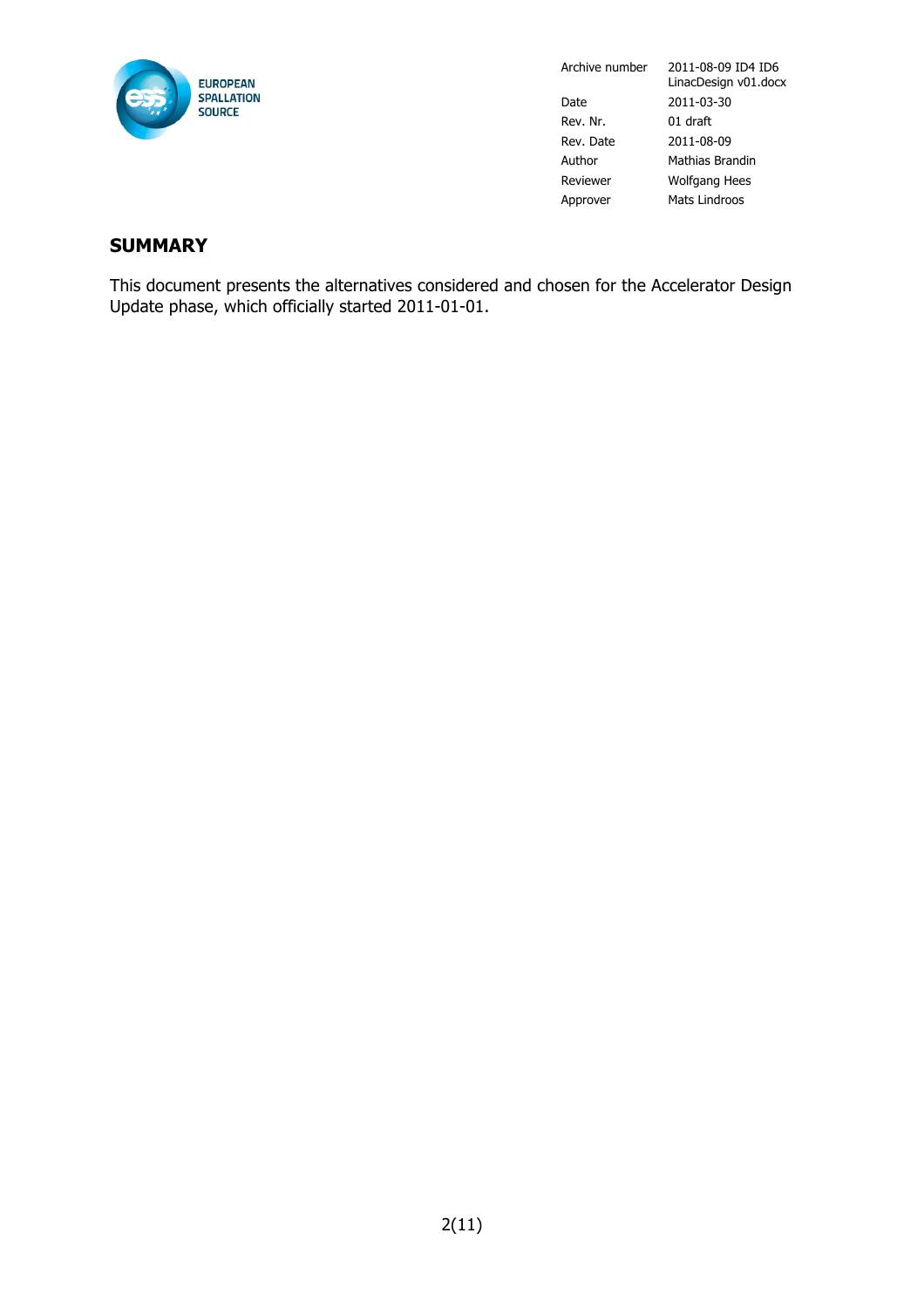

Archive number

LinacDesign v01.docx 2011-03-30 Date Rev. Nr. 01 draft Rev. Date 2011-08-09 Author Mathias Brandin Reviewer Wolfgang Hees Approver Mats Lindroos

2011-08-09 ID4 ID6

## **TABLE OF CONTENTS**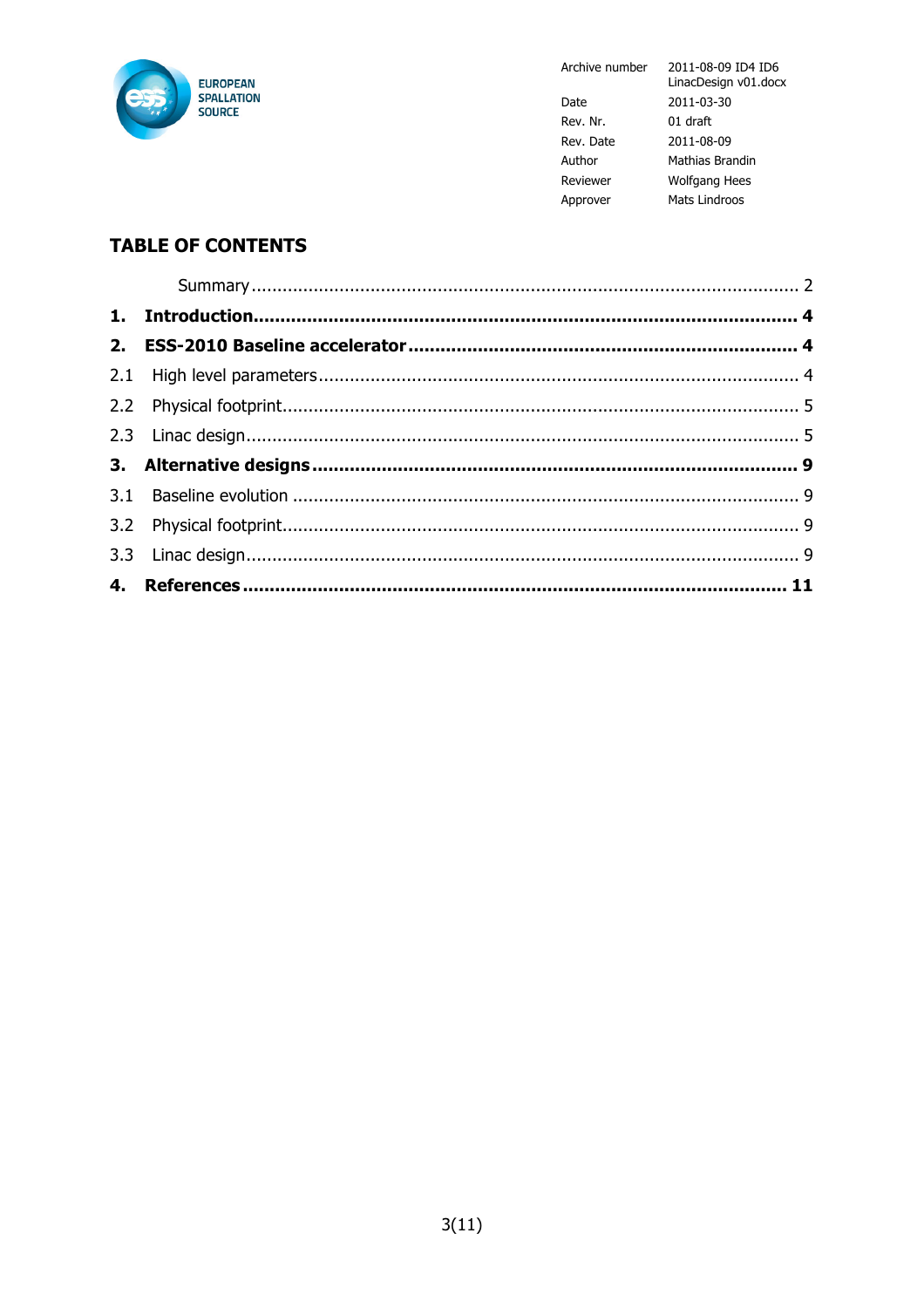

### **1. INTRODUCTION**

The aim of the European Spallation Source is to be the world leading facility for neutron science with long neutron pulses and ultra cold neutrons. The accelerator shall satisfy the needs of its future users, which could be summarised as [1]:

- Long pulses, 2.86 ms
- Repetition rates in the interval 14 Hz
- 5 MW beam power, for high neutron intensity

The accelerator is the unit of the facility that will be producing high-energy protons. These protons will drive the spallation process in the target. A linear accelerator (linac) [2,3] is the only type of accelerator that can deliver the long pulse proton beam needed. An electron cyclotron resonance (ECR) ion source is chosen to provide the protons. The linac will be built with both normal conducting and superconducting technologies. At low energy the accelerating structures will be normal conducting copper, while at higher energies the surface resistance of copper becomes too high and it is more economical to use superconducting niobium cavities. Therefore a fully normal-conducting linac is not considered.

Operating the accelerator produces radiation. Therefore, radiation protection considerations have a big impact on the physical design of the linac tunnel and its placement. Radiation protection studies have shown the feasibility of a linac tunnel structure that can provide sufficient shielding [4].

The design update will build on the baseline accelerator, which is presented in chapter 2.

Figure 1 shows an artist's impression of the ESS facility.

#### **2. ESS-2010 BASELINE ACCELERATOR**

By the end of 2010 the accelerator baseline was established. The design update, starting in January 2011, will build on this baseline and will produce the Technical Design Report (TDR) by the end of 2012 [5]. The baseline contains some parameters that are well established, some that are a bit more vague and subject to change, while others are not yet determined at all. Therefore, the current description is still sketchy, but it is the best estimate at the start of the design update phase.

#### **2.1 High level parameters**

Most of the high level parameters, as described in Table 1, are set since long, condensed from scientists' requests and technical achievability. They include the proton beam power of 5 MW and proton beam energy of 2.5 giga electron volt (GeV), which are chosen to produce the maximum number of neutrons. Proton pulse lengths of 2.86 ms at 14 Hz repetition rates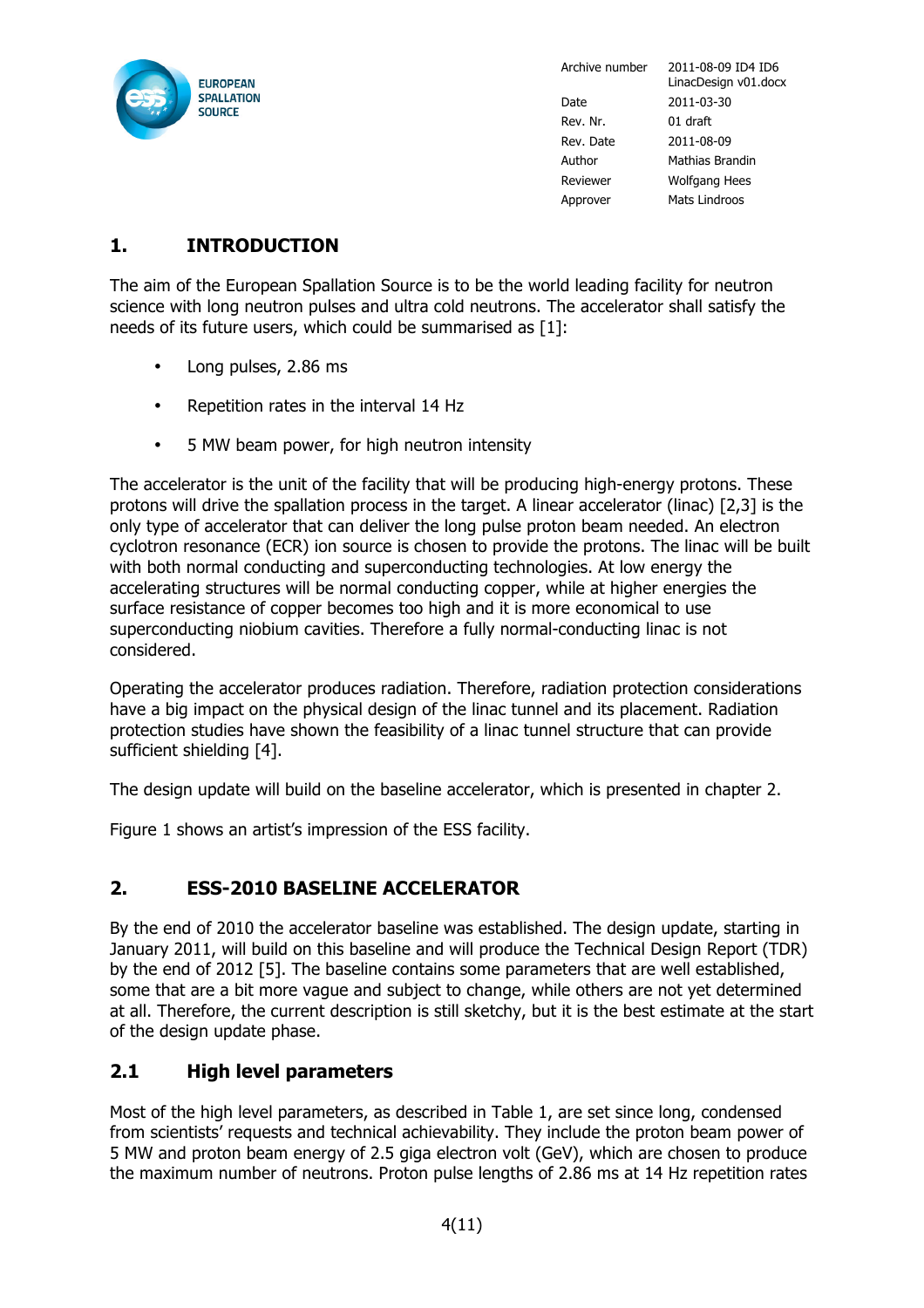

have been requested, which sets the required beam current to 50 mA in order to reach the desired beam power. An average beam loss of 1 W/m along the linac is considered manageable from machine and radiation protection points of view, and has therefore been chosen as the limit.

The high level parameters are still subject to change.

| <b>High Level Parameters (CCB)</b>               |      |              |  |  |
|--------------------------------------------------|------|--------------|--|--|
| <b>Parameter</b>                                 | Unit | <b>Value</b> |  |  |
| Average beam power                               | МW   | 5            |  |  |
| Number of target stations                        |      | 1            |  |  |
| Number of instruments in construction budget     |      | 22           |  |  |
| Maximum number of instrument                     |      | 44           |  |  |
| Number of ports                                  |      | 50           |  |  |
| Number of moderators                             |      | 2            |  |  |
| Separation of ports in degrees                   | ۰    | 5            |  |  |
| Proton kinetic energy                            | GeV  | $2.5\,$      |  |  |
| Average macro-pulse current                      | mA   | 50           |  |  |
| Macro-pulse length                               | ms   | 2.86         |  |  |
| Pulse repetition rate                            | Hz   | 14           |  |  |
| Maximum cavity surface field                     | MV/m | 40           |  |  |
| Maximum linac length (without 100 upgrade space) | m    | 392          |  |  |
| Geometry of target (drawing)                     |      |              |  |  |
| Beam size on target                              |      |              |  |  |
| Annual operating period                          | h    | 5200         |  |  |
| Reliability                                      | $\%$ | 95           |  |  |

Table 1: High-level parameters

#### **2.2 Physical footprint**

The linac is a very large machine; the estimated length from ion source to target is about 500 m. The main constituents of the superconducting section will be the cryomodules, mostly made from steel, housing the niobium cavities. The shorter warm section will primarily be made from copper. The linac is housed in a tunnel which might be about 5x5  $m<sup>2</sup>$  in cross section. The tunnel will be made from concrete and covered by dirt, to provide sufficient shielding against radiation - according to the studies [4]. The baseline is to bury the tunnel up to 10 m below ground.

Apart from improving shielding, burying the linac also makes the least visible imprint on the landscape. Still, there will be the klystron gallery (a building housing RF power sources, klystrons and modulators) at the surface, running parallel with the linac for all its length. The klystron gallery could be between 20 and 40 m wide and 10 to 20 m tall, and situated either directly on top of the linac or to the side (but still aboveground).

#### **2.3 Linac design**

The ECR ion source has been proven to reliably produce proton currents in excess of the required 60 mA, for long periods of time, and is the chosen source for ESS. As losses occur,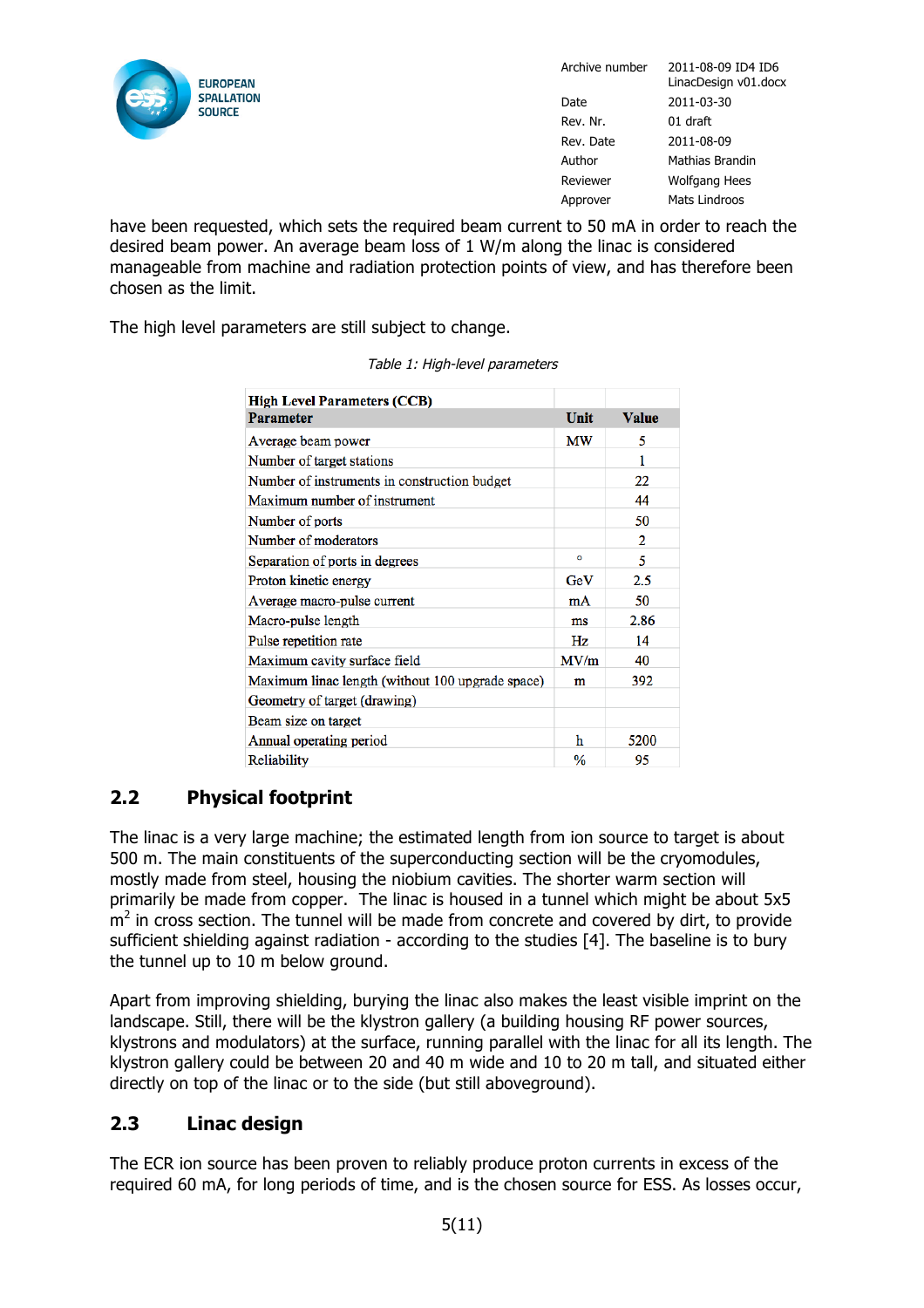

particularly in the low energy part of the linac, the source has to produce a higher current than what is required at the end of the accelerator (50 mA).



Figure 1: IPHI RFQ at CEA Saclay

The source is followed by a low energy beam transport (LEBT) to the first accelerating structure, the radio frequency quadrupole (RFQ), see Figure 1. The medium energy beam transport (MEBT) leads the protons to the drift tube linac (DTL), see Figure 2. The LEBT and MEBT will contain beam diagnostics and beam shaping capabilities. All these structures are at room temperature.



Figure 2: Open DTL tank

After the DTL begins the superconducting linac, first with double spoke cavities, followed by two families of elliptical cavities (low  $\beta$  and high  $\beta$ ). The types of accelerating structures are chosen for what is best suited for the speed of the protons at the different stages (expressed in  $\beta = v/c$ ). All technologies, except for the spoke cavities, have been proven and are extensively used in other accelerators. The spoke cavities are being developed at a number of different laboratories, but have not been tested in an actual accelerator yet. Still they are deemed a mature technology that can be trusted to work by the time ESS is constructed.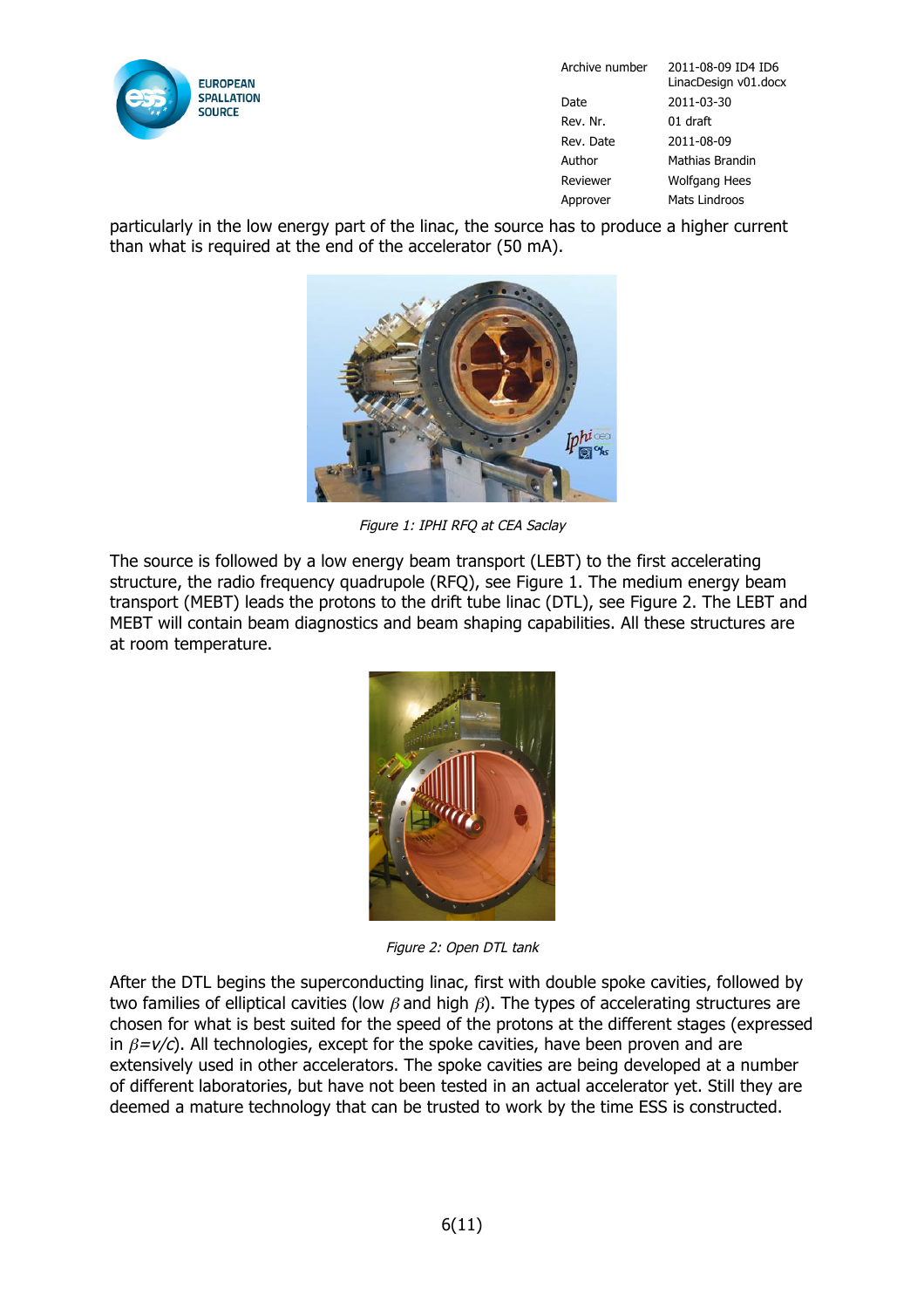

Rev. Nr. 01 draft

Archive number 2011-08-09 ID4 ID6 LinacDesign v01.docx Date 2011-03-30 Rev. Date 2011-08-09 Author Mathias Brandin Reviewer Wolfgang Hees Approver Mats Lindroos



Figure 3: SNS superconducting linac (segmented)

The superconducting linac could look similar to the one at SNS, see Figure 3. It will be made up of around 45 cryomodules. The design of the cryomodules has not been chosen yet, but a preferred variant is the so called hybrid design, which allows for either cold or warm gaps between the modules. This creates a welcome flexibility for the placement of beam instrumentation, while at the same time managing to keep the overall energy consumption low. Other plausible options are completely segmented designs (as at SNS) or completely continuous designs (as at XFEL).

The last 100 m of the linac tunnel are housing the high energy beam transport (HEBT) and can be used for future upgrades, too. If the HEBT were shorter, future upgrades would be incredibly difficult and expensive. The HEBT also serves to lead the beam from the tunnel up to the target situated 1.6 m above ground, while giving the beam the right shape.

For the warm section and the spoke cavities the radio frequency (RF) is 352 MHz, while for the elliptical cavities it is 704 MHz. These frequencies are within a range suitable for proton acceleration. The particular choice is made to be compatible with RF infrastructure existing at other labs.

Figure 4 shows a block diagram of the linac with the lengths and energies for all the sections, while the baseline lattice design is summarised in Table 2.



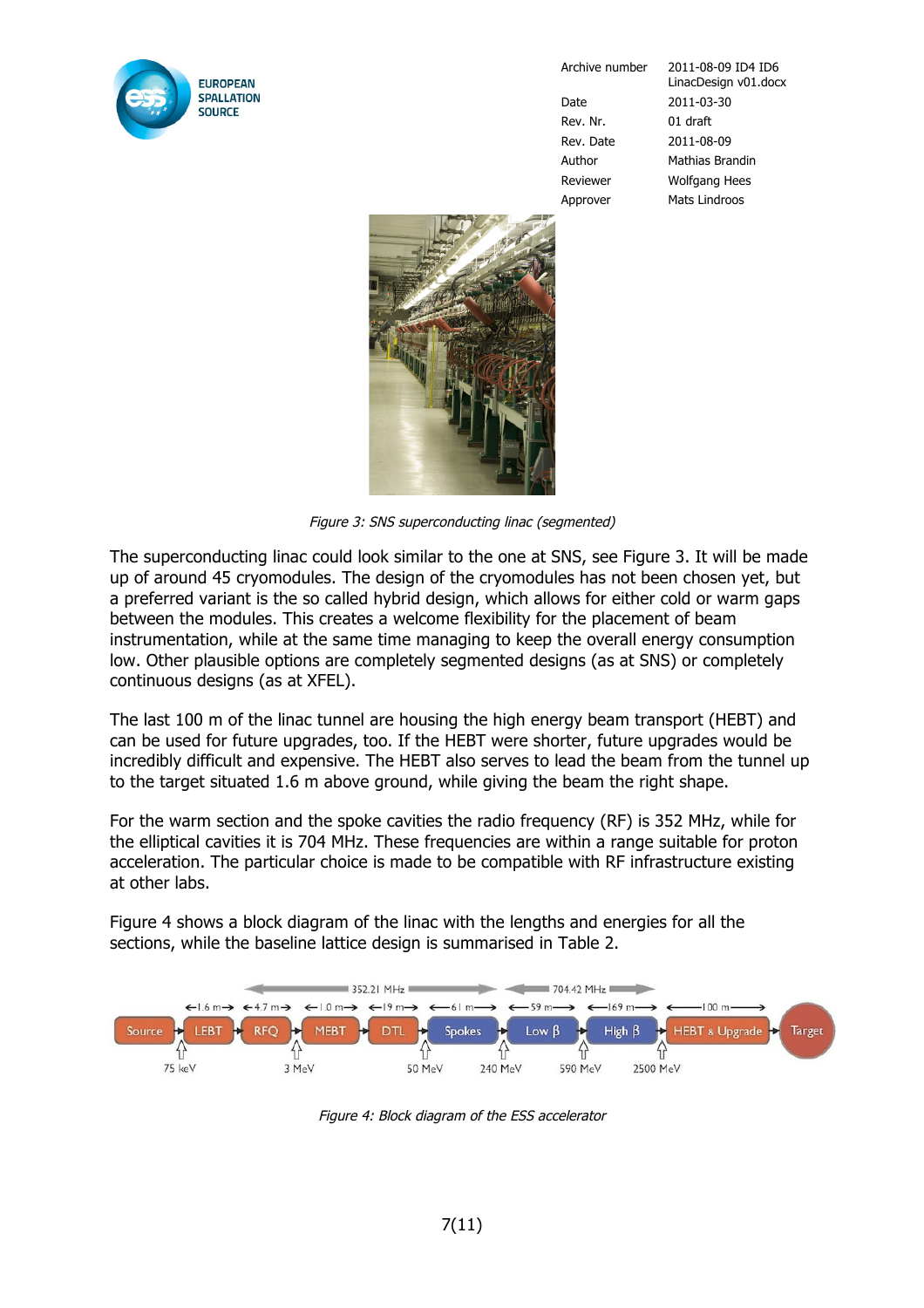

Archive number 2011-08-09 ID4 ID6

LinacDesign v01.docx Date 2011-03-30 Rev. Nr. 01 draft Rev. Date 2011-08-09 Author Mathias Brandin Reviewer Wolfgang Hees Approver Mats Lindroos

Table 2: Baseline lattice parameters

| <b>Parameter</b>                                    | Unit | <b>Value</b> |
|-----------------------------------------------------|------|--------------|
| Ion source output energy                            | MeV  | 0.075        |
| RFQ output energy                                   | MeV  | 3            |
| DTL output energy                                   | MeV  | 50           |
| Spoke resonator output energy                       | MeV  | 188          |
| Elliptical low beta output energy                   | MeV  | 606          |
| Elliptical high beta output energy                  | MeV  | 2500         |
| Proton kinetic energy on target                     | MeV  | 2500         |
| Ion source length                                   | m    | 2.5          |
| <b>LEBT</b> length                                  | m    | 1.6          |
| <b>RFQ</b> length                                   | m    | 4.0          |
| <b>MEBT</b> length                                  | m    | 2.5          |
| DTL length                                          | m    | 19.0         |
| Spoke resonator section length                      | m    | 58.0         |
| Elliptical low beta section length                  | m    | 108.0        |
| Elliptical high beta section length                 | m    | 196.0        |
| HEBT length, to first vertical bend                 | m    | 100.0        |
| Length, source-to-first vertical bend               | m    | 491.6        |
| Depth of linac below ground level                   | m    | 10           |
| Number of accelerating gaps per spoke cavity        |      | 3            |
| Number of cells per low beta elliptical cavity      |      | 5            |
| Number of cells per high beta elliptical cavity     |      | 5            |
| Spoke resonator cavities per cryomodule             |      | 2            |
| Low beta elliptical cavities per cryomodule         |      | 4            |
| High beta elliptical cavities per cryomodule        |      | 8            |
| Geometric beta, spoke resonators                    |      | 0.57         |
| Geometric beta, low beta elliptical cavities        |      | 0.70         |
| Geometric beta, high beta elliptical cavities       |      | 0.90         |
| Operational gradient, spoke resonators              | MV/m | 8            |
| Operational gradient, low beta elliptical cavities  | MV/m | 15.44        |
| Operational gradient, high beta elliptical cavities | MV/m | 18.17        |
| Elliptical power coupler power, to beam             | МW   | 0.9          |

#### **LATTICE & ACCELERATOR SCIENCE (H. Danared)**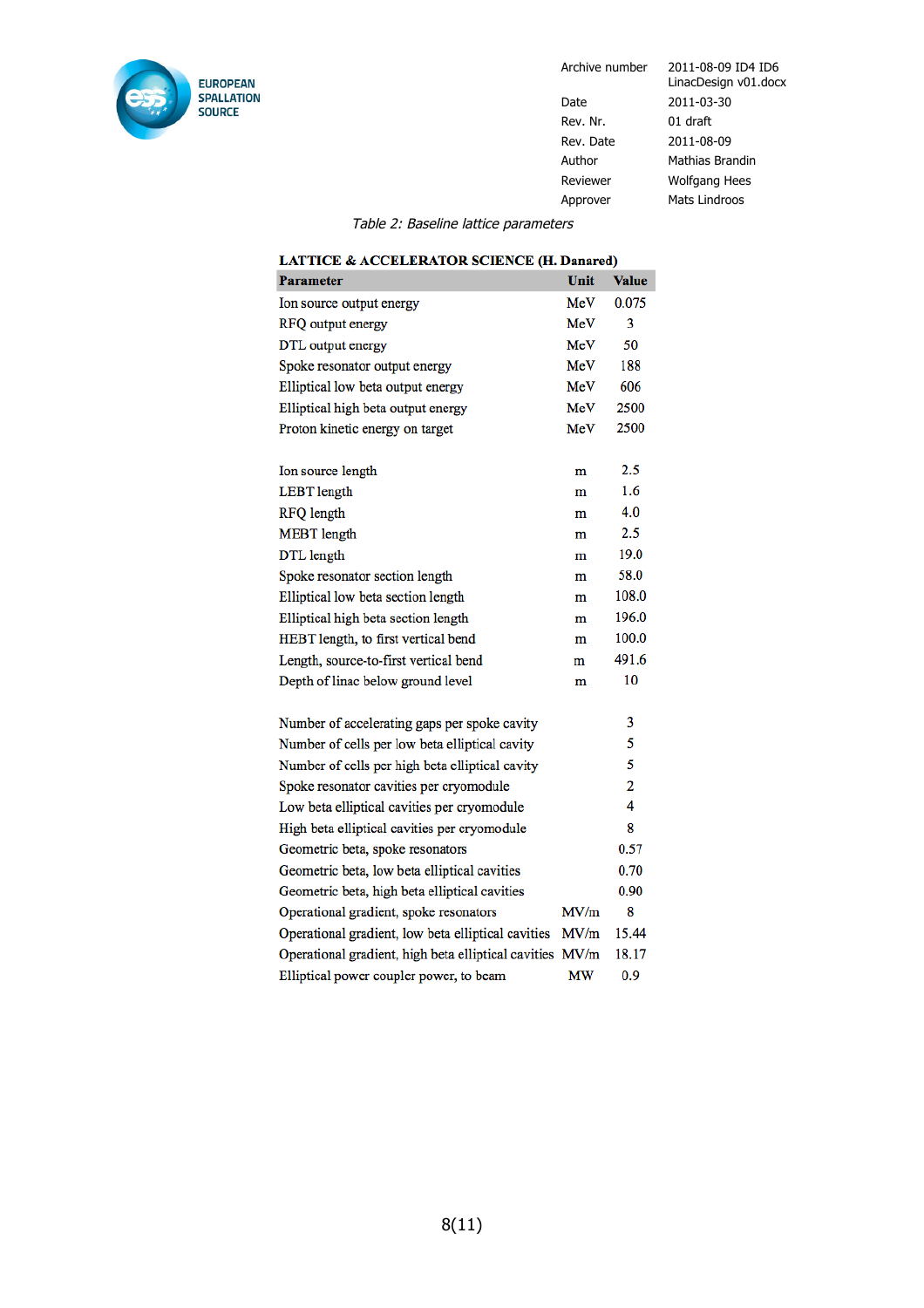

### **3. ALTERNATIVE DESIGNS**

The design chosen as the baseline for the Design Update is not the only conceivable option, there are many alternatives that have been and are still being evaluated.

#### **3.1 Baseline evolution**

The current baseline evolved from the earlier 2003 design, where 150 mA would have been accelerated to 1 GeV [2]. In this case the proton beams from two ECR sources would have been funneled together to reach sufficient current, a technique that has never been routinely operated at a facility. Cavity design, manufacturing and quality assurance have advanced through the years and 2.5 GeV can be reached with the same linac length as was foreseen for the 1 GeV design. It has also been shown that the beam power, proportional to current times energy, is the important parameter for neutron production. Due to these facts it was deemed feasible to eliminating the double ion sources.

In the 2003 design an accumulator ring was included, for short pulse production. Since ESS has now been announced a long pulse facility, the accumulator ring has been dropped.

#### **3.2 Physical footprint**

While putting the linac below ground is convenient from the direct radiation protection point of view, it might constitute a problem with activated ground water. The problem would be smaller, if the linac were at ground level. Putting the linac underground also disturbs the ground water flow, which then has to be corrected for. This might be both complicated and expensive.

Additional radiation protection studies are necessary, both concerning ground water activation in the different scenarios, and concerning prompt radiation. If the linac is placed at the surface, it could be considered to build the tunnel with thicker concrete walls and no soil covering. This might be more expensive up front, but cheaper if decommissioning costs are considered, because activated concrete is much easier to handle than activated soil. With the linac at ground level, the infrastructure - e.g. waveguides for RF power transmission - could be simplified.

In any configuration, above or below ground, there must be a bend in the HEBT, to avoid direct back streaming of neutrons, and to provide the possibility for a beam dump in the forward direction for commissioning or errant beams. If the linac is below ground, the bend is ideally vertical – if the linac is above ground, the bend can be horizontal.

#### **3.3 Linac design**

There is no experience to date with operating spoke cavities. In parallel to the Design Update phase, there will be an R&D program for these cavities. In case the spoke cavities turn out not to be feasible, the fall-back option would be a prolonged DTL. Since a DTL is a fairly conventional device it could be designed with relatively short notice.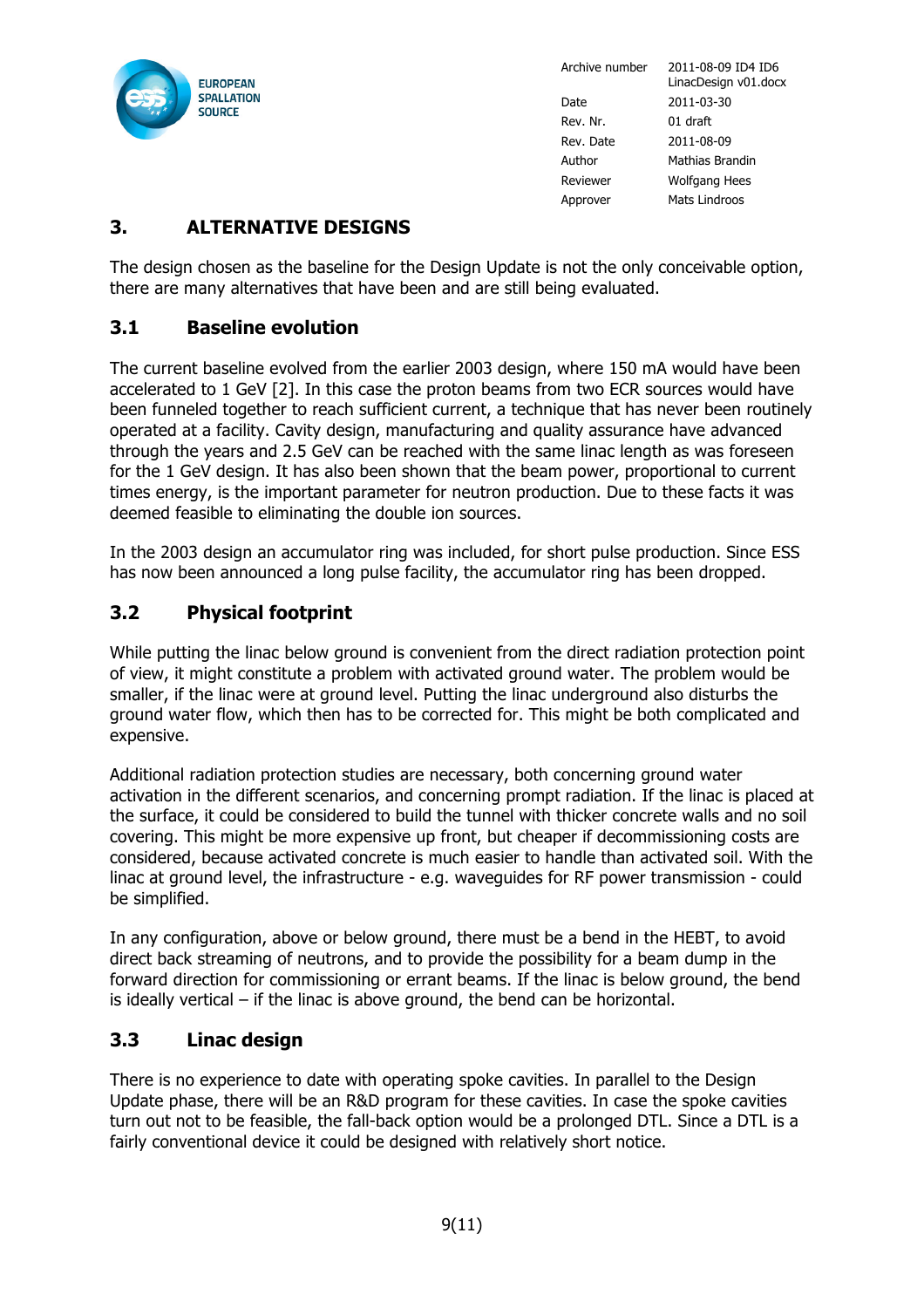

There are still considerations if one klystron per cavity is the optimal choice in terms of value for money. The alternative would be to use one klystron for two or more cavities. The price of klystrons does not scale linearly with power, so fewer klystrons of higher power could be cheaper than more klystrons of lower power. However, there are a number of issues with high power klystrons [9]. For instance:

- there are no klystrons with sufficient power for two elliptical cavities on the market today, R&D is needed;
- high power klystrons have shorter lifetimes and are less efficient than low power klystrons;
- the RF distribution system would become more complex and costly.

Therefore, having more than one cavity per klystron would actually be more expensive. The baseline is therefore one klystron per cavity, at least for the elliptical cavities, which constitute the bulk of the accelerating structures. For the lower power spoke resonators it might still be wise to investigate other configurations.